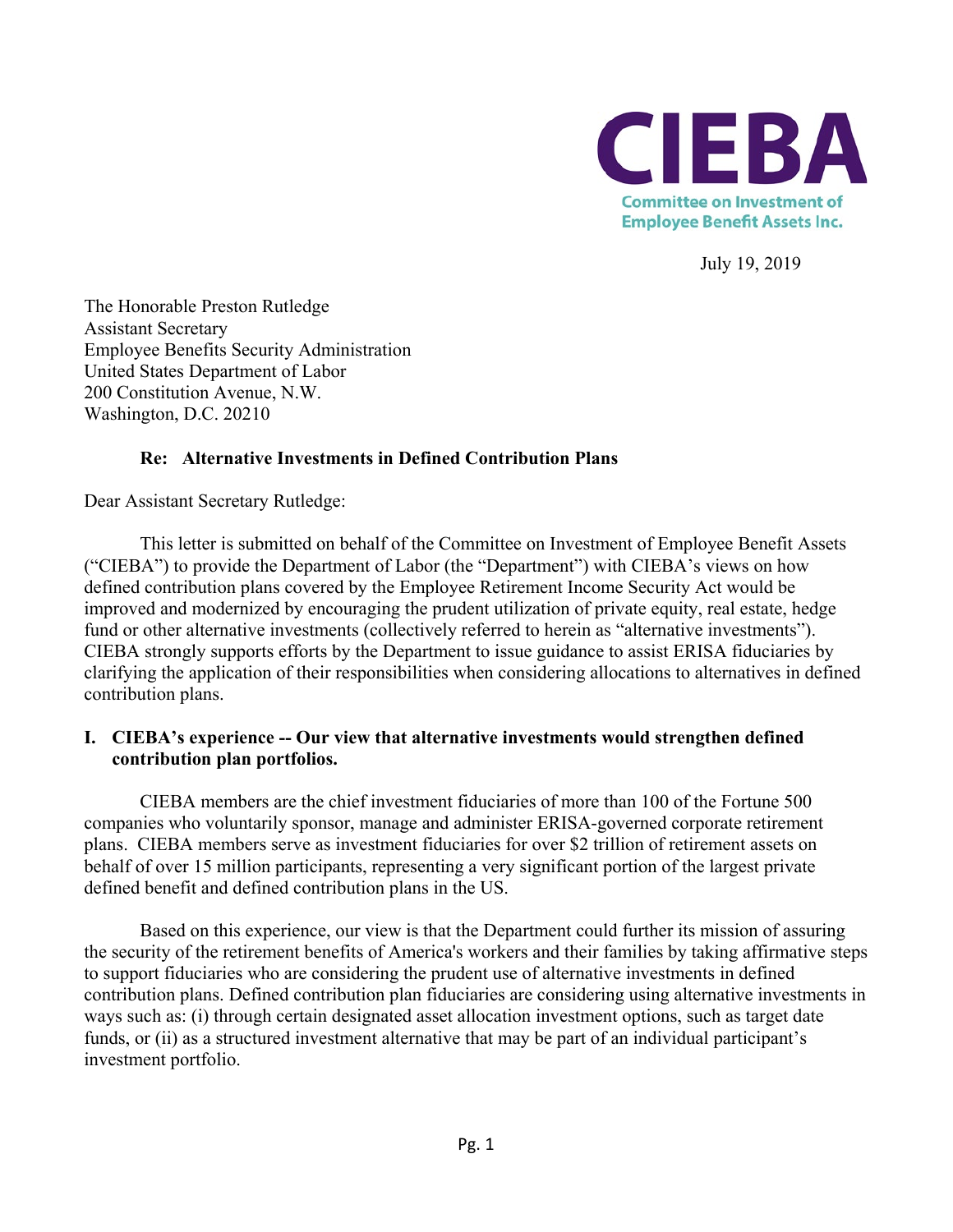As investment fiduciaries, CIEBA members are committed to helping defined contribution plan participants achieve successful retirement outcomes. In order to achieve this goal, we strive to make diversified investment options available that provide strong investment returns to participants and help participants appropriately diversify investment risk. As we describe below, an allocation to alternative investments, as part of a diversified investment portfolio, can enhance the returns of defined contribution investment options while providing greater diversification.

As a technical matter under current law, there are no prohibitions under ERISA today on a fiduciary undertaking the alternative investment strategies that we are discussing here. However, in light of practical concerns that ERISA fiduciaries have over becoming defendants in one of the increasingly more frequent ERISA fiduciary lawsuits in the defined contribution plan space, **we believe that guidance from the Department is necessary to clarify the factors a fiduciary should consider when deciding whether to offer an allocation to alternative investments.**

## **II. Alternative investments are proven components of a well-diversified investment portfolio.**

As investment fiduciaries for many of the country's largest private sector defined benefit plans, CIEBA members have extensive practical experience investing in alternative investments. Many CIEBA members allocate a portion of their defined benefit plans to these investments in order to achieve optimal overall risk, return and diversification characteristics.

For example, a recent survey found that, on average, 9.3% of public pension plan assets and 6.2% of large corporate pension plan assets were invested in private equity. [1](#page-1-0) Based on CIEBA's own proprietary Annual Membership Profile Survey, the alternative investment allocation percentage range is even higher: in 2017, fully 19.5% of CIEBA members' defined benefit plan assets were invested in alternative investments.

Alternative investments provide several important benefits to an investment portfolio. Historically, alternative investments such as private equity have outperformed public equity investments net of fees, boosting an investment portfolio's overall returns.<sup>[2](#page-1-1)</sup> Private equity managers are often able to achieve these investment returns by investing in privately-owned companies and taking advantage of the early growth potential of these companies. Private equity managers not only use their expertise to identify companies with growth potential, but they also take an active role in improving the management and governance of the companies, and in identifying new opportunities for growth. Our experience is that effective private equity managers invest for the long term, allowing the companies they invest in to make fundamental changes to unlock their full potential value.

 $\overline{a}$ 

<span id="page-1-0"></span><sup>&</sup>lt;sup>1</sup> Private equity, real assets make gains with funds wanting safety, Pension & Investments (Feb. 4, 2019), *available at* [https://www.pionline.com/article/20190204/PRINT/190209966/private-equity-real](https://www.pionline.com/article/20190204/PRINT/190209966/private-equity-real-assets-make-gains-with-funds-wanting-safety)[assets-make-gains-with-funds-wanting-safety](https://www.pionline.com/article/20190204/PRINT/190209966/private-equity-real-assets-make-gains-with-funds-wanting-safety) 2 Global Private Equity Report 2019, Bain & Company, 32, *available at*

<span id="page-1-1"></span>[https://www.bain.com/contentassets/875a49e26e9c4775942ec5b86084df0a/bain\\_report\\_private\\_equity\\_](https://www.bain.com/contentassets/875a49e26e9c4775942ec5b86084df0a/bain_report_private_equity_report_2019.pdf) report 2019.pdf; Cliffwater, An Examination of Private Equity Performance Among State Pensions (May 2018), *available at*

[https://www.cliffwater.com/Research/DownloadFile?path=docs%2FAn%20Examination%20of%20Priv](https://www.cliffwater.com/Research/DownloadFile?path=docs%2FAn%20Examination%20of%20Private%20Equity%20Performance%20among%20State%20Pensions%202002-2017.pdf) [ate%20Equity%20Performance%20among%20State%20Pensions%202002-2017.pdf](https://www.cliffwater.com/Research/DownloadFile?path=docs%2FAn%20Examination%20of%20Private%20Equity%20Performance%20among%20State%20Pensions%202002-2017.pdf)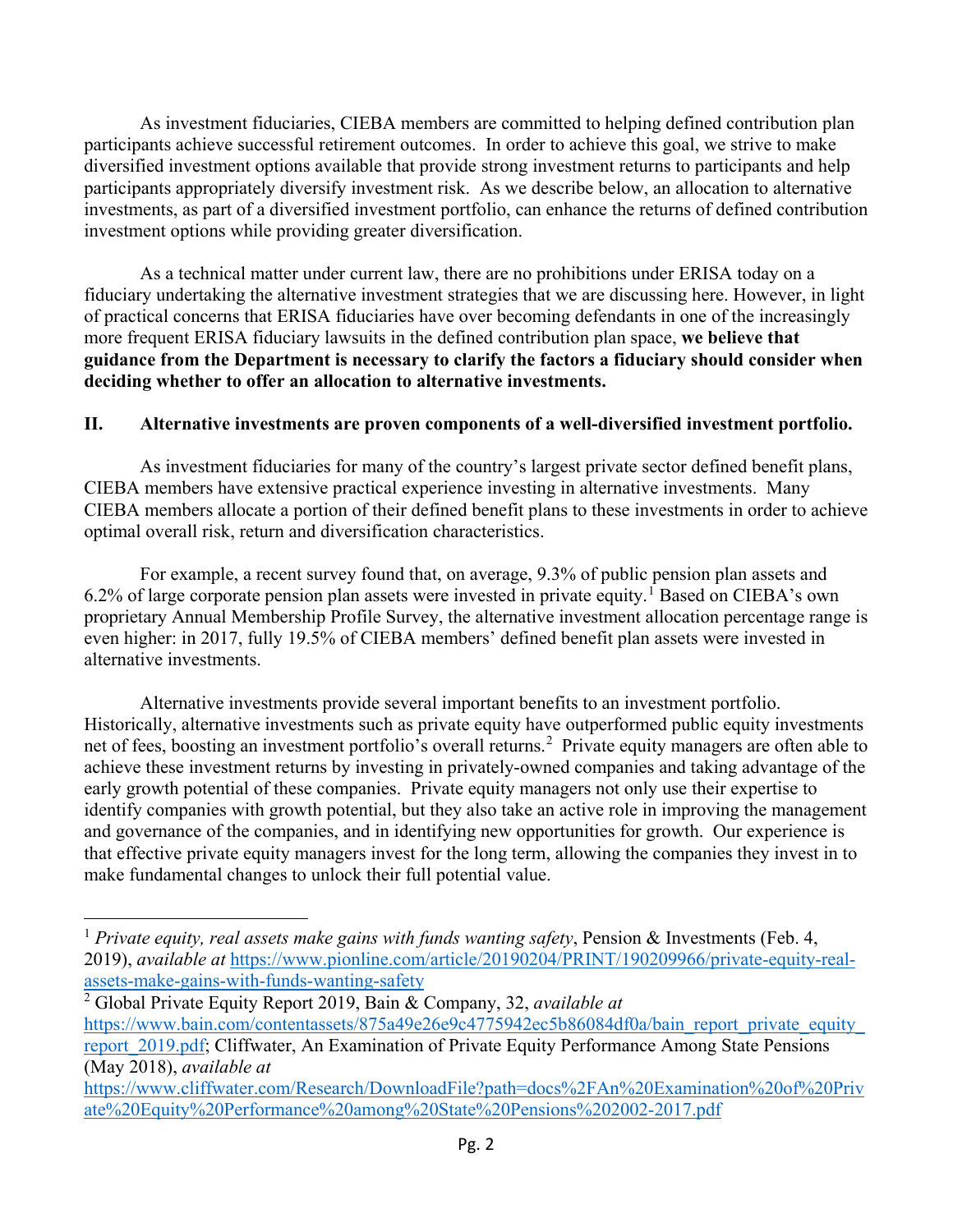Perhaps more important, alternative investments such as private equity investments can provide a crucial diversification benefit. Over the past twenty years, the number of U.S. publicly traded companies has dwindled to over half of their previous number.<sup>[3](#page-2-0)</sup> Thus, a public equity portfolio today may not be as diversified as it once might have been. Moreover, many of the companies that do go public only do so following their initial growth periods. Investing in private equity provides access to a wider array of companies, including companies that have the potential for significant growth, offering an important diversification benefit for any prudently allocated investment portfolio.

CIEBA members must invest the assets of the plans we manage in a manner consistent with ERISA's fiduciary duties. Accordingly, when investing the defined benefit plans we manage in private equity and other alternative investments, we apply ERISA's prudence standards as interpreted by the Department's applicable regulation.<sup>[4](#page-2-1)</sup> This regulation provides that, when considering a potential investment for a plan's portfolio, a fiduciary must consider how the investment would potentially impact the plan's portfolio as a whole. Specifically, the Department's prudence regulation provides that a fiduciary must consider how an investment would further the purposes of the plan, in relation to the investment's risk and return characteristics, as well as the diversification and liquidity requirements of the plan.

To help satisfy these prudence responsibilities, CIEBA members perform careful due diligence on each private equity or alternative investment, including on the manager's historical investment returns, the total fees and expenses the plan would be required to pay, the manager's investment strategy and philosophy, and the manager's staff and resources. CIEBA members may also receive assistance from professional investment consultants in identifying and performing diligence on potential private equity and other alternative investments. Finally, CIEBA members ensure that any investment meets the parameters of the plan's investment policy statement.

In summary, our experience has been that alternative investments offer significant investment benefits for any prudently diversified investment portfolio. By following a prudent investment process, CIEBA members meet their fiduciary duties when investing defined benefit plan assets in alternative investments; CIEBA members are equally convinced that the same would hold true when alternative investments are similarly employed in defined contribution plans.

## **III. Why fiduciaries rarely use alternative investments in defined contribution plans.**

As explained in more detail below, due to litigation risks that are much more prevalent today in defined contribution plans than defined benefit plans, defined contribution plan investment fiduciaries are much more reticent to even consider an appropriate allocation to alternative investments. CIEBA members are keenly aware of the surge in class-action cases challenging the investments and fees paid

 $\overline{\phantom{a}}$ 

<span id="page-2-0"></span><sup>3</sup> *The Death of the IPO*, The Atlantic (Nov. 2018), *available at* [https://www.theatlantic.com/magazine/](https://www.theatlantic.com/magazine/%20archive/2018/11/private-inequity/570808/)  [archive/2018/11/private-inequity/570808/](https://www.theatlantic.com/magazine/%20archive/2018/11/private-inequity/570808/)

<span id="page-2-1"></span><sup>4</sup> 29 C.F.R. § 2550.404a-1.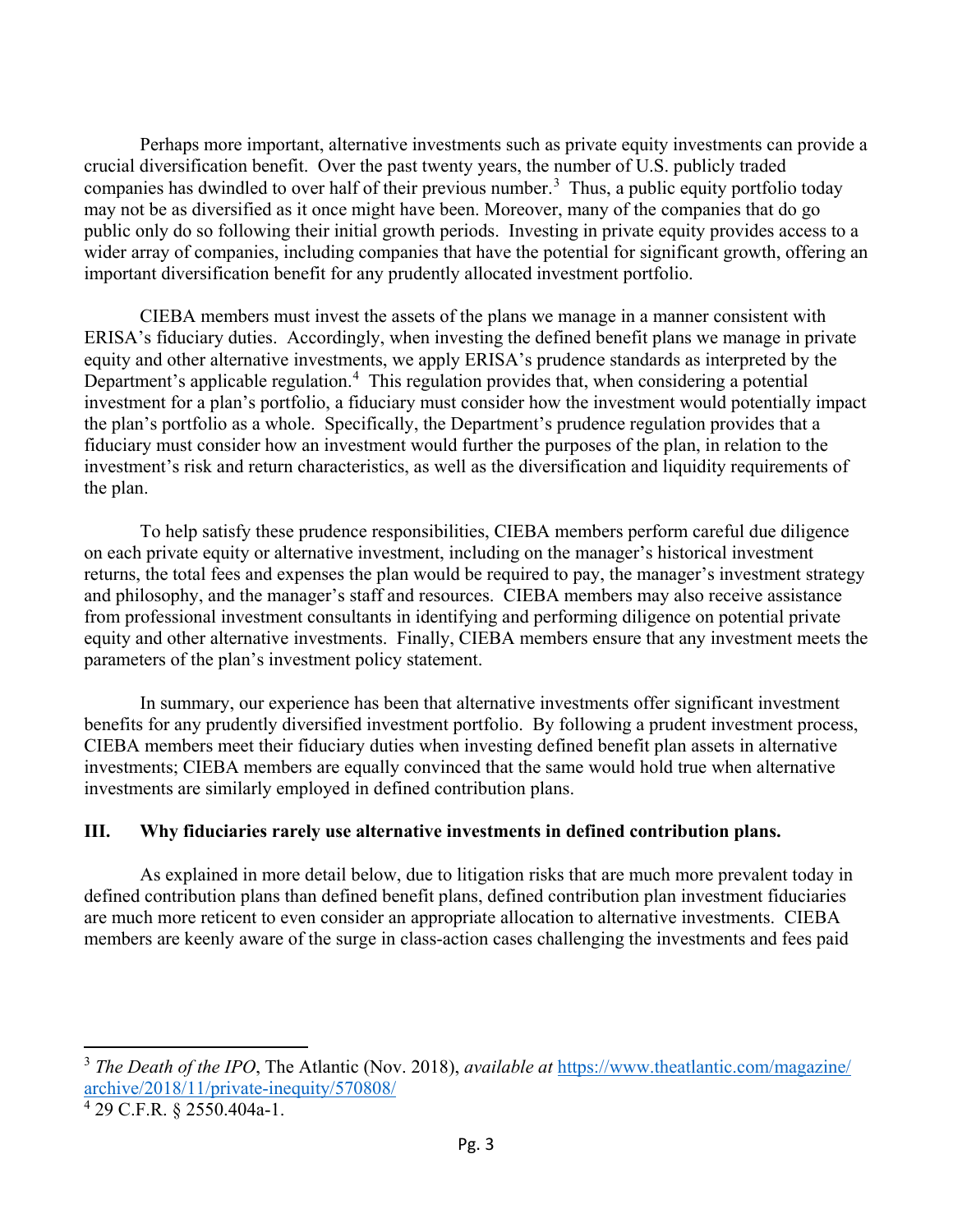under defined contribution plans, which include over 100 new cases filed in 2016 to 2017.<sup>[5](#page-3-0)</sup> In contrast, the risk of litigation with respect to defined benefit plans is, today, meaningfully lower.

We are concerned that the outcomes of some of the recent defined contribution plan class-action disputes have promoted a potentially short-sighted school of thought that a plan fiduciary can only safely satisfy his or her ERISA fiduciary responsibilities by offering only passively managed index funds to defined contribution plan participants. For example, the First Circuit Court of Appeals recently held that "any fiduciary of a plan . . . can easily insulate itself by selecting well-established, low-fee and diversified market index funds."<sup>[6](#page-3-1)</sup>

On the other hand, a lawsuit was brought against the fiduciaries of defined contribution plans sponsored by Intel Corporation because allocations to hedge funds and private equity investments were included in target date funds and a balanced asset allocation fund offered to participants.<sup>[7](#page-3-2)</sup> When viewed together, these disputes promote a clear, and, we think, short-sighted, incentive for defined contribution plan fiduciaries to avoid private equity and other alternative investments in order to minimize the risk of personal liability from a breach of fiduciary duty claim.

# **IV. The Department could help fiduciaries modernize defined contribution plan investments by providing guidance on using alternative investments.**

CIEBA members believe that defined contribution plan participants could substantially benefit from alternative investments if such investments were selected pursuant to a prudent process and offered as part of a diversified portfolio, such as a target date fund or other structured investment alternative. Much like the portfolios of the defined benefit plans that CIEBA members manage, defined contribution portfolios would be professionally managed and diversified among asset classes. The Georgetown Center for Retirement Initiatives studied how allocations to alternative investments could improve defined contribution participants' investment outcomes in a target date fund, finding that such investments could increase participants' retirement income by 11 to 17 percent. $8$ 

Similarly, CIEBA members believe that in the right circumstances, other uses of alternative investments could also substantially benefit defined contribution plan participants (for example, through a designated investment alternative that is substantially invested in alternative investments, where participants are given the ability to diversify and select from a menu of broadly diversified designated investment options).

 $\overline{a}$ 

<span id="page-3-3"></span><sup>8</sup> *The Evolution of Target Date Funds: Using Alternatives to Improve Retirement Plan Outcomes, Georgetown University Center for Retirement Initiatives*, Policy Report 18-01 (June 2018), *available at* <https://cri.georgetown.edu/wp-content/uploads/2018/06/PolicyReport18-01.pdf>

<span id="page-3-0"></span><sup>5</sup> *401(k) Lawsuits: What are the Causes and Consequences?*, Center for Retirement Research at Boston College, 2 (Number 18-8, May 2018), *available at* [https://crr.bc.edu/wp](https://crr.bc.edu/wp-content/uploads/2018/04/IB_18-8.pdf)[content/uploads/2018/04/IB\\_18-8.pdf](https://crr.bc.edu/wp-content/uploads/2018/04/IB_18-8.pdf)

<span id="page-3-1"></span><sup>6</sup> *Brotherston v. Putnam Investments*, LLC, 907 F.3d 17, 39 (1st Cir. 2018).

<span id="page-3-2"></span><sup>7</sup> *Sulyma v. Intel Corp. Inv. Policy Comm.*, No. 15-cv-04977 (Compl. Filed Apr. 26, 2016). Intel's fiduciary committee is one of the only a few corporate defined contribution plan committees to offer alternative investments to defined contribution plans.